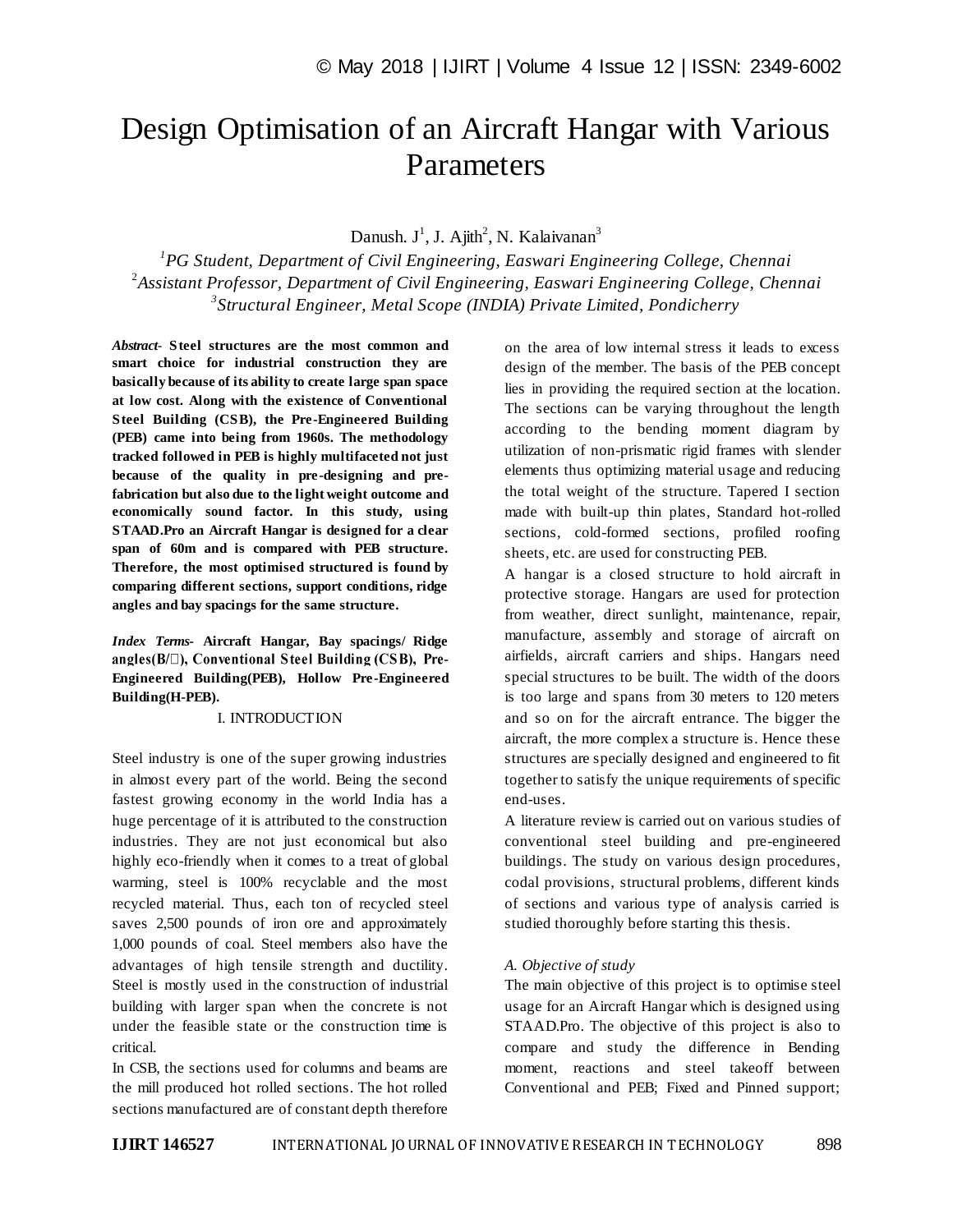hot rolled, hollow and combination of both sections; different bay spacings and ridge angles.

## II. STRUCTURE DESCRIPTION

The complete structure configuration details are given below:

Type of Structure : Aircraft Hangar

| Location                 | : Arakkonam, Tamil Nadu                               |
|--------------------------|-------------------------------------------------------|
| Area                     | : Primary Building - $3780m^2$                        |
|                          | Secondary Building - $360m^2$                         |
|                          | Total Building - $4176m^2$                            |
| Length                   | :63m                                                  |
| Width                    | : Primary Building - 60m (Clear                       |
| span)                    |                                                       |
| Secondary Building - 6m  |                                                       |
|                          | Total Building - 72m                                  |
| Eave height : 23.15m     |                                                       |
| Ridge angle : CSB - 1in4 |                                                       |
| $PEB - 1in10$            |                                                       |
|                          | Comparative study - lin5, lin6, lin7.5, lin10, lin15, |
| 1in20                    |                                                       |
|                          | Bay spacing : CSB/PEB - 6m                            |
|                          | Comparative study - 6m, 6.667m, 7.5m, 8.57m           |
| Crane Capacity : 5t      |                                                       |
| Purlin spacing : 1.2m    |                                                       |
| Grade of steel : 350 Mpa |                                                       |
|                          |                                                       |

Figure 1 – Geometric view of PEB

# *A. Material*

The yield strength of material used for PEB structure is 350Mpa whose density is  $7850$ kg/m<sup>3</sup> and Young's modulus (E) is 2.0  $x1011 \text{ N/m}^2$ .

# *B. Modelling*

Analysis is performed using STAAD PRO V8i. A total of 152 load combinations as per IS 875 consisting of dead, live, collateral, wind, earthquake and crane loads are considered. The structure is designed for parameters as mentioned earlier; the ridge angle  $(θ)$ , bay spacing  $(B)$  are varied i.e at a time one is varied keeping the remaining constant. The combination of parameters which gives the low quantity of steel are noted.

# III. LOAD CALCULATION

## *A. Dead Load*

Dead load comprises of self-weight of the structure, weights of roofing, steel sheets, purlins, sag rods, bracings and other accessories.

Roof Sheet – GI Sheet with unit weight of 5.6 kg/m<sup>2</sup> Purlin - Assuming purlin unit weight of 6.4 kg/m<sup>2</sup> Total Dead load on plan area =  $5.6 + 6.4 = 12 \text{ kg/m2}$ Dead load on Rigid frame  $=$  Total dead load on plan area \* Bay Spacing =  $0.12$  kN/m<sup>2</sup> \* 6m  $= 0.72$  kN/m

Side Cladding load same as dead load w.r.t different effective width.

## *B. Live Load*

For single-story metal building systems, roof live load, essentially an allowance for the roof loading during its construction and maintenance. According to IS: 875 (Part 2) – 1987, for roof with no access provided, the live load can be taken as  $0.75$  kN/m<sup>2</sup> Total Live load on plan area =  $0.75$  kN/m<sup>2</sup> Live load on Rigid frame  $=$  Total Live load on plan area \* Bay Spacing =  $0.75$  kN/m<sup>2</sup> \* 6m  $= 4.5$  kN/m

## *C. Collateral Load*

Collateral or superimposed dead load is a specific type of dead load that includes the weight of any materials other than the permanent construction. Total Collateral load on plan area  $= 0.05 \text{kN/m}^2$ Collateral load on Rigid frame = Total collateral load on plan area \* Bay spacing  $= 0.05$  kN/m<sup>2</sup> \* 6m

 $= 0.3$  kN/m

| D. Earthquake Load            |          |
|-------------------------------|----------|
| Zone                          | $=$ III  |
| Zone factor $(Z)$             | $= 0.16$ |
| Important Factor (I)          | $= 1$    |
| Response Reduction Factor (R) | $= 5$    |
| E. Crane Load                 |          |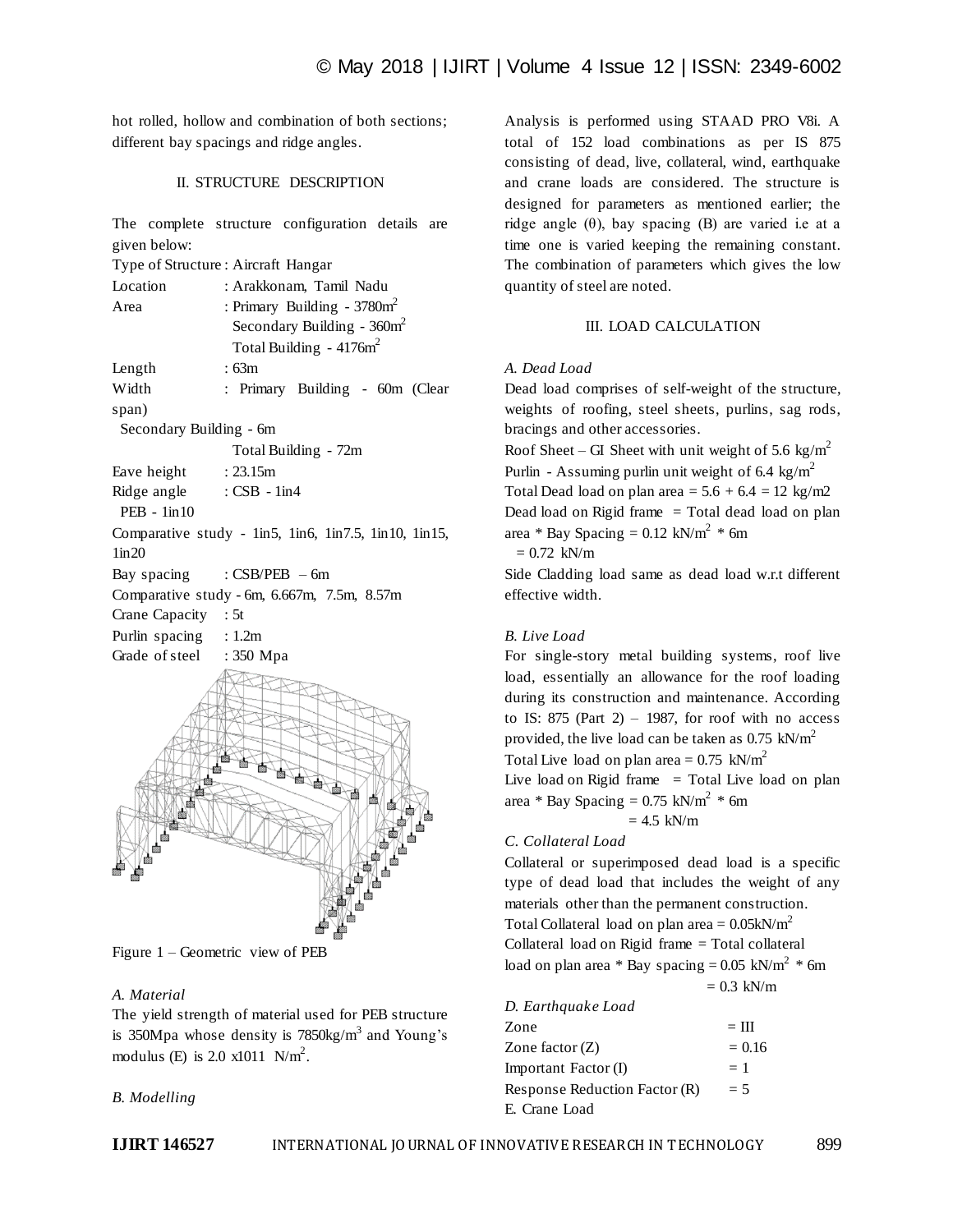A Double girder EOT crane with a capacity of 5t and self weight of 92t is used in Hangar for aircraft maintenance, lifting heavy materials from one point to another. The cranes are supported by crane bridge end trucks bearing on rails that are supported on the top of the crane beams.

Table I - Crane load combinations

# *F. Wind Load*

Wind load is calculated as per IS:  $875$  (Part 3) – 2015. For side walls, the wind load is applied as uniformly distributed loads acting inward or outward to the walls according to the wind case. The wind load over the roof can be provided as uniformly distributed load acting outward over the PEB rafter. Basic Wind speed  $(V_b) = 50$  m/sec

Risk coefficient  $(k_1) = 1$ Terrain & Height factor for category 2  $(k_2) = 1.08$ 

Topography factor  $(k_3) = 1$ 

Importance factor for cyclonic region  $(k_4) = 1$ 

Design wind speed,  $V_z = V_b * k_1 * k_2 * k_3 * k_4$ 

 $= 50 * 1 * 1.08 * 1 * 1 = 54$  m/s

Wind pressure,  $p_z = 0.6 * Vz^2 = 0.6 * 54^2$ 

 $= 1.75$  kN/m<sup>2</sup>

Design wind pressure,  $p_d = K_d * K_a * K_c * p_z$ 

Wind directionality factor  $(K_d) = 0.9$ 

Area averaging factor  $(K_a) = 0.8$ 

Combination factor  $(K_c) = 0.9$ 

Design wind pressure,  $p_d = 0.9 * 0.8 * 0.9 * 1.75$  $= 1.13$  kN/m<sup>2</sup> or 1.225 kN/m<sup>2</sup> (p<sub>d</sub> should not be less than  $0.7p_z$ )

## IV. ANALYSIS RESULTS

A comparative study is carried out from the analysis results. Each structure is compared and discussed considering certain parameters such as reaction and bending moment at support, bending moment at beam rafter junction, bending moment at ridge of rafter, steel takeoff and deflection. Detailed description of each structure is given below.

## *A. CSB VS PEB*

The CSB has a constant frame depth of 2m. The PEB in other hand has a frame depth varying from 0.75m to 2m depending on the BM. Both the structures have been braced on 4 bays out of 10.



Figure 2 –Rendered view of CSB



Figure 3 –Rendered view of PEB Table II – Output Comparison CSB vs PEB

|                                | CSB  | <b>PEB</b>   |
|--------------------------------|------|--------------|
| Maximum Value of Reaction at   |      |              |
| Support (kN)                   | 1485 | 1311         |
| Maximum Value of Moment<br>-at |      |              |
| Support (kNm)                  | 2291 | 1776         |
| Maximum Value of Moment<br>-at |      |              |
| Beam Rafter Junction (kNm)     | 2871 | 3700         |
| Maximum Value of Moment<br>-at |      |              |
| Ridge of Rafter (kNm)          | 840  | 1636         |
| Steel Consumption (t)          | 510  | $42^{\circ}$ |

Deflection in CSB is less due to the frame depth of 2m and the 1in4 slope of ridge. The deflection limit for vertical and lateral deflection as per IS 800:2007

| Case |             | Vertical Crane Live Load | Horizontal |
|------|-------------|--------------------------|------------|
|      | (kN)        |                          | Crane Live |
|      | Left corbel | Right corbel             | Load (kN)  |
| CL1  | 418.5       | 346.5                    | 15         |
| CL2  | 346.5       | 418.5                    | 15         |
| CL3  | 418.5       | 346.5                    | $-15$      |
| CI A | 346.5       | 418.5                    | $-15$      |

is as given below:

Allowable Lateral deflection limit =

Eave Height/150 =  $23150/150$  = 154.3 mm

Allowable Vertical deflection limit  $=$  Span/ 180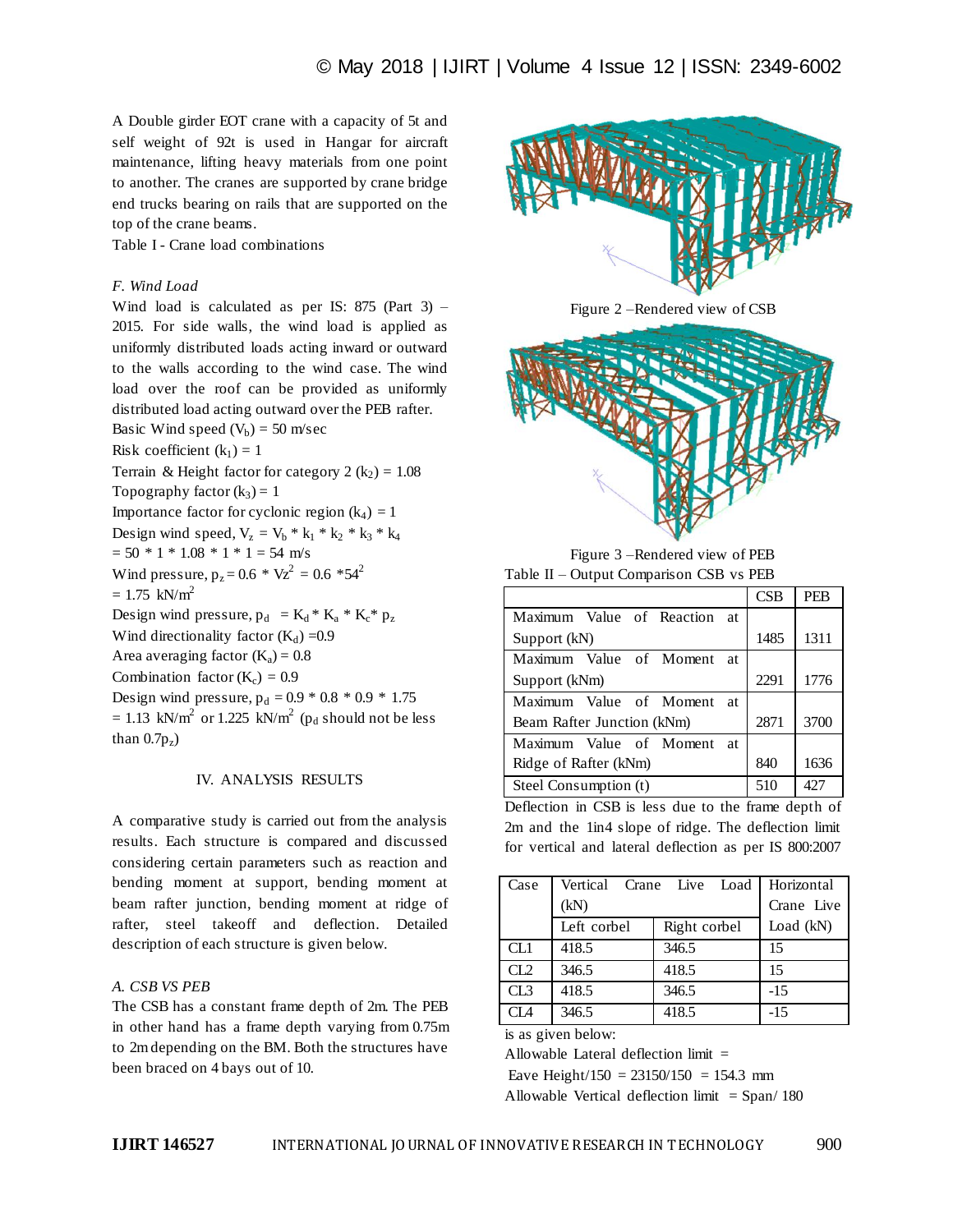$= 60000/180 = 333.3$  mm Table III – Deflection Comparison CSB vs PEB

| Deflection<br>Check    | <b>Allowable</b><br>Deflection<br>(mm) | Deflection<br>values<br>from<br>$STAAD$ (mm) |      |  |
|------------------------|----------------------------------------|----------------------------------------------|------|--|
|                        |                                        | CSB                                          | PEB  |  |
| Lateral<br>Deflection  | 154.3                                  | 36.8                                         | 83.3 |  |
| Vertical<br>Deflection | 333.3                                  | 104                                          | 210  |  |

# *B. PEB WITH FIXED SUPPORT VS PEB WITH PINNED SUPPORT*

For a height of 23.15m to control deflection fixed support is adopted. The structure is designed with pinned support and studied for comparative purpose. Both these structures have the same frame depth. PEB with fixed support is braced on 4 bays out of 10. While the pinned base is braced on 6 bays out of 10 to control deflection. Rendered view of PEB is same as Figure 3(Fixed).



Figure 4 –Rendered view of PEB(Pinned) Table IV – Output Comparison PEB (Fixed) VS PEB (Pinned)

|                            | <b>PEB</b> | <b>PEB</b> |
|----------------------------|------------|------------|
|                            | (Fixed)    | (Pinned)   |
| Maximum Value of Reaction  |            |            |
| at Support (kN)            | 1311       | 1395       |
| Maximum Value of Moment    |            |            |
| at Support (kNm)           | 1776       | 0          |
| Maximum Value of Moment    |            |            |
| Beam Rafter Junction<br>at |            |            |
| (kNm)                      | 3700       | 3452       |
| Maximum Value of Moment    |            |            |
| at Ridge of Rafter (kNm)   | 1636       | 1713       |
| Steel Consumption (t)      | 427        | 478.9      |

|              |  | Table $V$ – Deflection Comparison PEB (Fixed) VS |  |  |
|--------------|--|--------------------------------------------------|--|--|
| PEB (Pinned) |  |                                                  |  |  |

| Deflection<br>Check | Allowable<br>Deflection | Deflection<br>values<br><b>STAAD</b><br>from<br>(mm) |            |  |
|---------------------|-------------------------|------------------------------------------------------|------------|--|
|                     | (mm)                    | <b>PEB</b>                                           | <b>PEB</b> |  |
|                     |                         | (pinned)                                             | (fixed)    |  |
| Lateral             | 154.3                   | 139.2                                                | 83.3       |  |
| Deflection          |                         |                                                      |            |  |
| Vertical            | 333.3                   | 236                                                  | 210        |  |
| Deflection          |                         |                                                      |            |  |

# *C. PEB VS C-PEB VS H-PEB*

The PEB consists of tapered I sections as frame and angle and channel sections as bracing and tie members. C-PEB consists of tapered I sections as frame and square hollow sections as bracing and rectangle hollow sections as tie members. The H-PEB is a single laced type built up section with the same frame depth as PEB made with square hollow sections and rectangle hollow sections. All these structures are braced on 4 out of 10 bays. Rendered view of PEB is same as Figure 3



Figure 5 –Rendered view of C-PEB



Figure 6 –Rendered view of H-PEB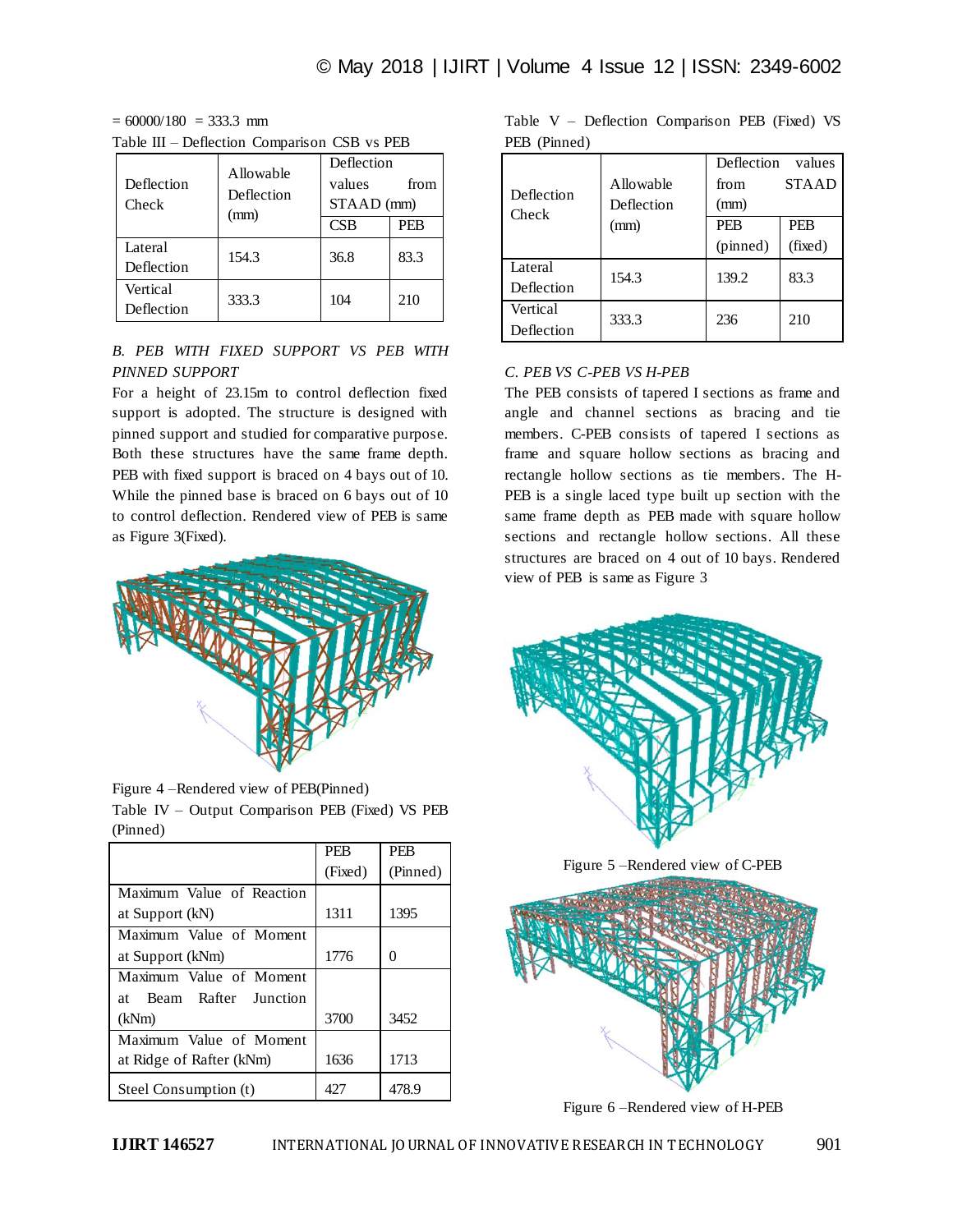|                          |            |       | H-         |
|--------------------------|------------|-------|------------|
|                          | <b>PEB</b> | C-PEB | <b>PEB</b> |
| Maximum<br>Value<br>of   |            |       |            |
| Reaction at Support (kN) | 1311       | 1248  | 1954       |
| Maximum<br>Value<br>of   |            |       |            |
| Moment at<br>Support     |            |       |            |
| (kNm)                    | 1776       | 1818  | 162        |
| Maximum<br>Value<br>of   |            |       |            |
| Moment at Beam Rafter    |            |       |            |
| Junction (kNm)           | 3700       | 3791  | 522        |
| Maximum<br>Value<br>of   |            |       |            |
| Ridge<br>οf<br>Moment at |            |       |            |
| Rafter (kNm)             | 1636       | 1558  | 65         |
| Steel Consumption (t)    | 427        | 340.3 | 326.5      |

Table VI – Output Comparison PEB VS C-PEB VS H-PEB

Table VII – Deflection Comparison PEB VS C-PEB VS H-PEB

| Deflection | Allowable<br>Deflection<br>(mm) | <b>Deflection</b><br>values<br>from |                  |              |  |
|------------|---------------------------------|-------------------------------------|------------------|--------------|--|
|            |                                 | STAAD (mm)                          |                  |              |  |
| Check      |                                 | <b>PEB</b>                          | C-<br><b>PEB</b> | <b>H-PEB</b> |  |
| Lateral    | 154.3                           | 83.3                                | 85.4             | 103.1        |  |
| Deflection |                                 |                                     |                  |              |  |
| Vertical   | 333.3                           | 210                                 | 205.1            | 248.6        |  |
| Deflection |                                 |                                     |                  |              |  |

# *D. BAY SPACINGS AND RIDGE ANGLES*

C-PEB is further analysed by changing bay spacings (B) and ridge angles  $(\theta)$ . Bay spacing from 6m to 8.57m reduces the number of bays from 10 to 7, hence reducing the number of columns. The structure with bay spacing of 6m, 6,667m and 7.5m are braced on 4 bays, the structure with bay spacing of 8.57m is braced on 3 bays. For each bay spacing (B) the ridge slope of the structure is changed to 1in5, 1in6, 1in7.5,  $\[\n\lim_{t \to 0} 10, \quad \lim_{t \to 0} 15 \quad \& \quad \lim_{t \to 0} 20 \quad (11.3^{\theta}, \quad 9.46^{\theta}, \quad 7.59^{\theta}, \quad 5.71^{\theta},\]$  $3.81^{\theta}$  &  $2.86^{\theta}$ ).

Table VIII – Output Comparison - Support reactions  $(B/\theta)$ 

| Maximum Value of Reaction at Support (kN) |     |                                  |     |     |           |     |
|-------------------------------------------|-----|----------------------------------|-----|-----|-----------|-----|
| $B/\theta$                                |     | $\text{in}$   1 in   1 in   1 in |     |     | $\dot{m}$ |     |
|                                           |     |                                  | 7.5 | 10  | 15        | 20  |
|                                           | 128 | 131                              | 124 | 124 | 125       | 124 |
| 6m                                        |     |                                  |     |     |           |     |

| 6.667            | 128 | 130 | 129 | 130 | 131 | 127 |
|------------------|-----|-----|-----|-----|-----|-----|
| m                |     |     |     |     |     |     |
|                  | 130 | 134 | 132 | 132 | 133 | 128 |
| 7.5 <sub>m</sub> | 8   |     |     |     |     |     |
|                  |     |     |     |     |     |     |
| 8.57m            | 141 | 143 | 144 | 143 | 142 | 139 |

Table IX – Output Comparison - Moment at support  $(B/\theta)$ 

| Maximum Value of Moment at Support (kNm) |      |      |      |      |      |      |
|------------------------------------------|------|------|------|------|------|------|
| $B/\theta$                               | in   | in   | in   | in   | in   | in   |
|                                          | 5    | 6    | 7.5  | 10   | 15   | 20   |
| 6m                                       | 1976 | 2057 | 1950 | 1818 | 1723 | 1704 |
| 6.667m                                   | 2223 | 2318 | 2195 | 1994 | 1940 | 1915 |
| 7.5m                                     | 2444 | 2524 | 2426 | 2219 | 2161 | 2153 |
| 8.57m                                    | 2938 | 3069 | 2890 | 2629 | 2572 | 2528 |

|  |                              | Table $X$ – Output Comparison - Moment at Beam |  |  |
|--|------------------------------|------------------------------------------------|--|--|
|  | Rafter Junction $(B/\theta)$ |                                                |  |  |

| Maximum       | Value | of   | Moment | at   | Beam | Rafter |  |
|---------------|-------|------|--------|------|------|--------|--|
| Junction(kNm) |       |      |        |      |      |        |  |
| $B/\theta$    | in    | in   | in     | in   | in   | in     |  |
|               | 5     | 6    | 7.5    | 10   | 15   | 20     |  |
| 6m            | 3923  | 4221 | 4035   | 3791 | 3638 | 3638   |  |
| 6.667m        | 4424  | 4765 | 4555   | 4134 | 4109 | 4101   |  |
| 7.5m          | 4904  | 5241 | 5084   | 4659 | 4660 | 4690   |  |
| 8.57m         | 5868  | 6335 | 6018   | 5480 | 5486 | 5449   |  |
|               |       |      |        |      |      |        |  |

Table XI – Output Comparison - Moment at Ridge of Rafter  $(B/\theta)$ 

| Value of Moment at Ridge of Rafter<br>Maximum<br>(kNm) |                                                 |      |      |      |      |      |  |  |
|--------------------------------------------------------|-------------------------------------------------|------|------|------|------|------|--|--|
|                                                        | in                                              | in   | in   | in   | in   | in   |  |  |
| $B/\theta$                                             | 5                                               | 6    | 7.5  | 10   | 15   | 20   |  |  |
| бm                                                     | 1414                                            | 1596 | 1591 | 1558 | 1676 | 1700 |  |  |
| 6.667m                                                 | 1593                                            | 1801 | 1794 | 1687 | 1816 | 1844 |  |  |
| 7.5 <sub>m</sub>                                       | 1737                                            | 1946 | 1997 | 1905 | 2022 | 2125 |  |  |
| 8.57m                                                  | 2118                                            | 2404 | 2371 | 2229 | 2339 | 2389 |  |  |
| $T = 1.1$                                              | $\sim$<br>$\sim$<br><b>TTT</b><br>$\sim$ $\sim$ |      |      |      |      |      |  |  |

Table XII – Output Comparison – Steel Consumption  $(B/\theta)$ 

| Steel Consumption (t) |      |      |      |      |      |      |
|-----------------------|------|------|------|------|------|------|
|                       | in   | in   | in   | in   | in   | in   |
| $B/\theta$            | 5    | 6    | 7.5  | 10   | 15   | 20   |
| 6m                    | 355. | 352. | 347. | 340. | 339. | 336. |
|                       | 4    |      | 9    | 3    | 5    | 6    |
| 6.667                 | 337. |      |      | 321. | 320. |      |
| m                     | 8    | 334  | 331  | 8    | 9    | 318  |
| 7.5m                  | 321. | 319. | 315. | 306. | 305. | 302. |
|                       |      | 4    | 8    | 6    | 8    | 9    |
| 8.57m                 | 295. | 293. | 291. | 281. | 279. | 277. |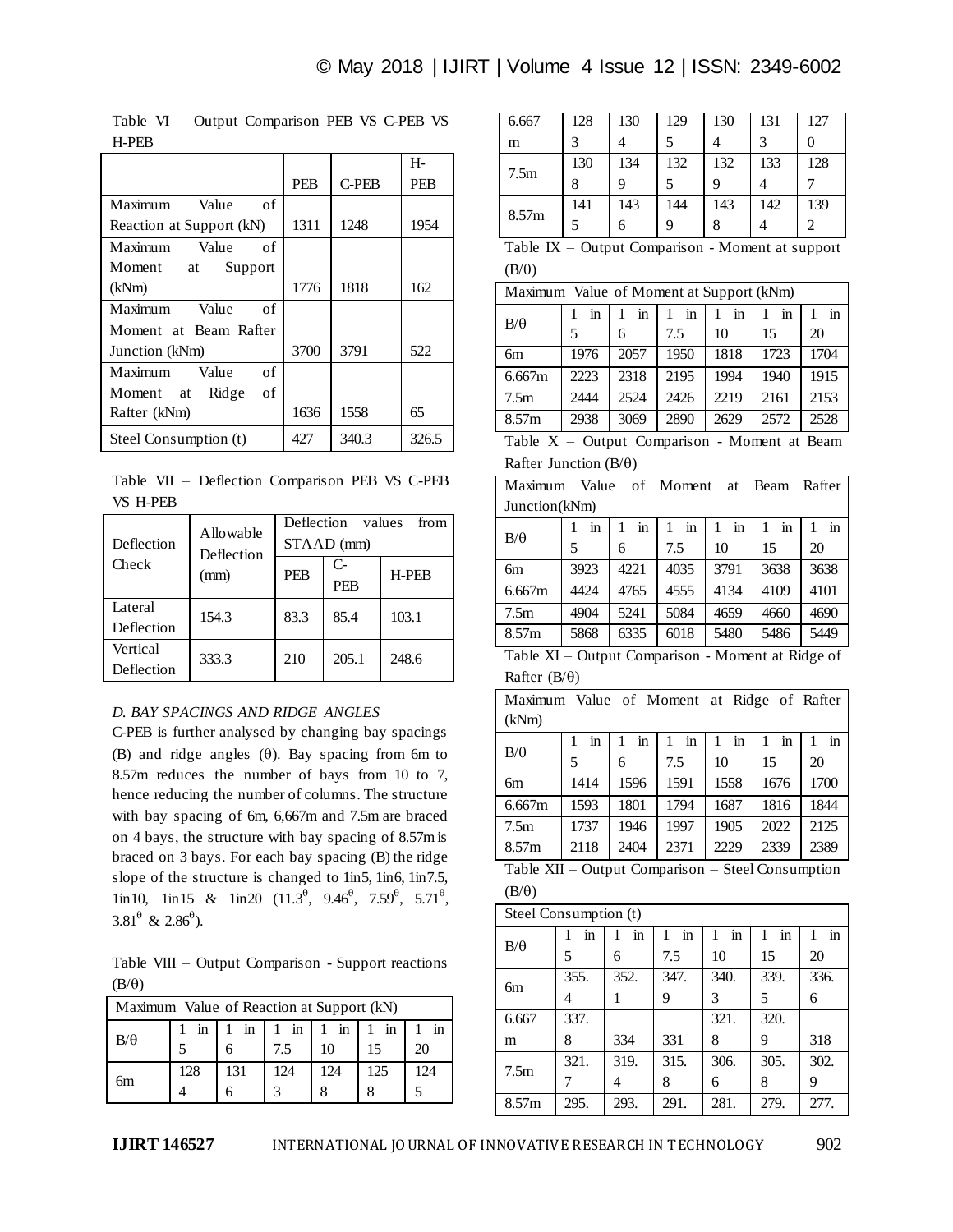$$
\begin{array}{c|ccccc|c}\n7 & 1 & 8 & 1 & 8\n\end{array}
$$

Table XIII – Deflection Comparison Bay spacings and ridge angles

| $B/\Box$          | $1$ in $5$  |          | $1$ in $6$  |          |  |
|-------------------|-------------|----------|-------------|----------|--|
|                   | Lateral     | Vertical | Lateral     | Vertical |  |
| 6m                | 104         | 188.2    | 102.2       | 213.1    |  |
| 6.667m            | 116.9       | 212.2    | 115.1       | 240      |  |
| 7.5m              | 126.2       | 234.7    | 122.3       | 263.3    |  |
| 8.57 <sub>m</sub> | 153.7       | 282.6    | 151.5       | 321.5    |  |
| $B/\Box$          | 1 in 7.5    |          | $1$ in $10$ |          |  |
|                   | Lateral     | Vertical | Lateral     | Vertical |  |
| 6m                | 94.3        | 211.3    | 85.4        | 205.1    |  |
| 6.667m            | 105.9       | 238.5    | 94.6        | 222.4    |  |
| 7.5m              | 114.5       | 268.3    | 102.3       | 254.7    |  |
| 8.57 <sub>m</sub> | 138.6       | 315.9    | 123.6       | 295.8    |  |
| $B/\Box$          | $1$ in $15$ |          | 1 in 20     |          |  |
|                   | Lateral     | Vertical | Lateral     | Vertical |  |
| бm                | 77.7        | 214.6    | 75.4        | 218      |  |
| 6.667m            | 87.2        | 232.5    | 84.7        | 236.4    |  |
| 7.5 <sub>m</sub>  | 95          | 265.1    | 93.8        | 273      |  |
| 8.57 <sub>m</sub> | 114.5       | 308.4    | 111.3       | 312.3    |  |

Table XIV – Average increase in lateral deflection  $(B/\theta)$ 

| $B/\Box$                       | $\frac{0}{0}$<br>increase<br>Bay<br>1n<br>spacing |        | $1$ in $5$       | $1$ in $6$ |                    | 1 in $7.5$                   |
|--------------------------------|---------------------------------------------------|--------|------------------|------------|--------------------|------------------------------|
| 6m<br>to<br>6.667m             | 11.12%                                            |        | 12.40%<br>12.62% |            |                    | 12.30%                       |
| 6m<br>$\overline{t}$<br>7.5m   | 25.00%                                            |        | 21.35%           |            | 19.67%             | 21.42%                       |
| 6m<br>10 <sub>o</sub><br>8.57m | 42.83%                                            |        | 47.79%           | 48.24%     |                    | 46.98%                       |
| $1$ in $10$                    | $1$ in $15$                                       |        | $1$ in $20$      |            | Average<br>Lateral | in<br>increase<br>Deflection |
| 10.77%                         | 12.23%                                            | 12.33% |                  |            | 12.11%             |                              |
| 19.79%                         | 22.27%                                            |        | 24.40%           |            | 21.48%             |                              |
| 44.73%                         | 47.36%                                            |        | 47.61%           |            | 47.12%             |                              |

Table XV – Average increase in vertical deflection  $(B/\theta)$ 

| increase $\vert$ 1 in 5 | $1$ in $6$ | 1 in 7.5 |
|-------------------------|------------|----------|
| Bay<br>1n               |            |          |

|                    | spacing |         |                                 |                  |
|--------------------|---------|---------|---------------------------------|------------------|
| 6m<br>to<br>6.667m | 11.12%  | 12.75%  | 12.62%                          | 12.87%           |
| 6m<br>to<br>7.5m   | 25.00%  | 24.71%  | 23.56%                          | 26.98%           |
| 6m<br>to<br>8.57m  | 42.83%  | 50.16%  | 50.87%                          | 49.50%           |
| $1$ in $10$        | 1 in 15 | 1 in 20 | Average<br>increase<br>Vertical | in<br>Deflection |
| 8.43%              | 8.34%   | 8.44%   | 10.58%                          |                  |
| 24.18%             | 23.53%  | 25.23%  | 24.70%                          |                  |
| 44.22%             | 43.71%  | 43.26%  | 46.95%                          |                  |

## V. CONCLUSION

Structural modelling of Conventional Steel Aircraft Hangar Building, Pre Engineered Aircraft Hangar building and Hollow Pre Engineered Aircraft Hangar building is done using STAAD Pro. Analysis and Design are carried out for CSB, PEB and H-PEB as per the codal provisions and the following conclusions are arrived.

- For a clear span of 60m PEB weighed 16.3% less than CSB, hence PEB is better in economical and functional point of view.
- The PEB with fixed support weighed 10.8% less than pinned support for this clear span structure. Hence depending on client needs and soil condition suitable support condition can be chosen to optimise steel take off.
- Hollow sections are used in PEB replacing bracings, tie members made of angle and channel sections saved 20.3% of steel used.
- PEB constructed only with hollow sections (H-PEB) weighed 23.5% lesser than PEB with I section.
- The steel consumption decreases with increase in bay spacing and decrease in ridge angle.
- For a clear span of 60m with bay spacing of 8.57m, ridge angle of 1 in 20 showed lesser usage of steel.
- The ridge angle of  $1in10$  was a very effective and efficient in terms of BM, reactions and steel usage.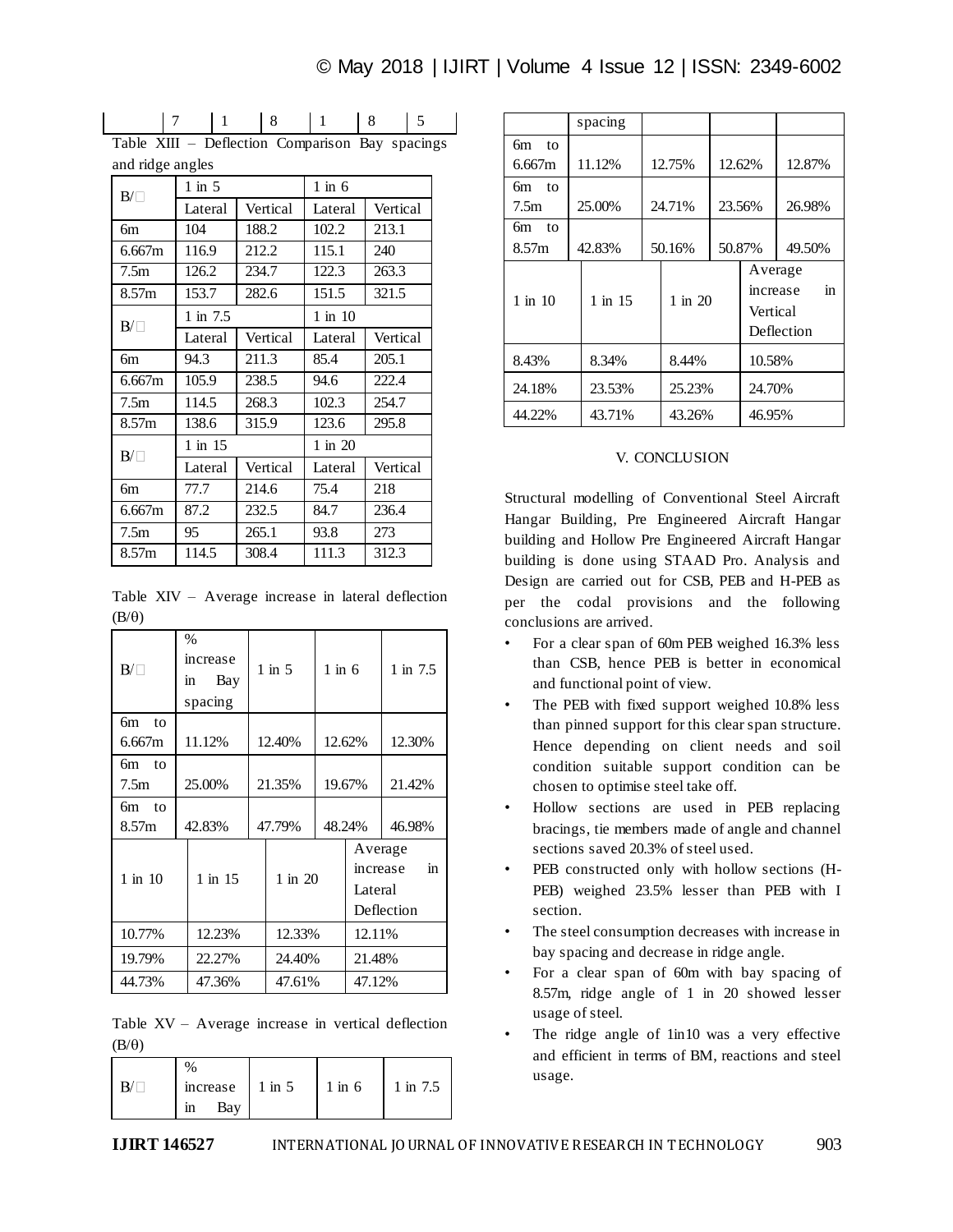- For a constant frame depth if there is 11.1%, 25% and 42.83% increase in bay spacing there was about 12.1%, 21.48% and 47.12% increase in lateral deflection.
- For a constant frame depth if there is 11.1%, 25% and 42.83% increase in bay spacing there was about 10.58%, 24.7% and 46.95% increase in vertical deflection.

# ACKNOWLEDGEMENT

I would like to thank Metal Scope (INDIA) Private Limited for their guidance and support.

# REFERENCE

- [1] Abhyuday Titiksh, Abhinav Dewangan, Ankur Khandelwal, Akshay Sharma (November 2015) on Comparative Study of "Conventional Steel Building and Pre-Engineered Building to be used as an Industrial Shed".
- [2] Aditya Dubey, Akshata Sahare (Nov 2016) on "Main frame design of pre-engineered building". International Journal Of Innovations In Engineering Research And Technology [IJIERT]. Volume 3, Issue 11
- [3] Aijaz Ahmad Zende, Prof. A. V. Kulkarni, Aslam Hutagi (Feb 2013). "Comparative Study of Analysis and Design of Pre-Engineered-Buildings and Conventional Frames". IOSR Journal of Mechanical and Civil Engineering, Volume 5.
- [4] Balaji A Raju and A Praveen (2013) on "Innovative Cold form based composite section for enhancing sustainability in built environment". International Journal of Innovative Research in Science, Engineering and Technology, Vol 2, Special Issue 1, pp 217-222
- [5] S.D. Charkha and Latesh S (June 2014). "Economizing Steel Building using Preengineered Steel Sections". International journal of research in civil engineering, architecture & design, volume 2 , issue 2
- [6] Kavya.Rao.M.N, K.N.Vishwanath (2014) on "Design Optimisation of an Industrial Structure from Steel Frame to Pre-Engineered Building". International Journal of Research in Advent Technology, Vol.2, No.9
- [7] Jatin D. Thakar, Prof. P.G. Patel. "Comparative study of pre-engineered steel structure by varying width of structure". International journal of advanced engineering technology, volume 4, issue 3
- [8] J S Princes Thangam, Gokul Ram K V, K. Marimuthu, S.Narayanan (2016) on "Pushover Analysis & Capacity Design for Pre-Engineered Building using Hollow Section for Sub Station". IJSRD - International Journal for Scientific Research & Development Vol. 4, Issue 03
- [9] L. Maria Subashini and Shamini Valentina (November 2015) on "Comparative Study of Pre Engineered and Conventional Industrial Building". Indian Journal of Science and Technology Vol 8(32)
- [10] C. M. Meera (June 2013). "Pre-engineered building design of an industrial warehouse". International journal of engineering sciences & emerging technologies. Volume 5 Issue 2, pp:75- 82
- [11] Milind Bhojkar and Milind Darade (December 2014) on "Comparison of Pre Engineering Building and Steel Building with Cost and Time Effectiveness". International Journal of Innovative Science, Engineering & Technology (IJISET), Vol. 1 Issue 10
- [12] Neeraja Gaidhani, Dr. M Helen Santhi (March 2017) on "Design And Analysis Of Special Steel Connections On Pre-Engineered STEEL BUILDINGS". International Journal of Advance Technology in Engineering, Science. Volume 5, Issue 3
- [13] Pradeep V, Papa Rao G (2014) on "Comparative Study of Pre Engineered and Conventional Industrial Building". International Journal of Engineering Trends and Technology (IJETT) – Volume 9 Number 1
- [14] B K Raghu Prasad, Sunil kumar, Amaranth K (September 2014) on "Optimization of Pre Engineered Buildings". Int. Journal of Engineering Research and Applications. Vol. 4, Issue 9(Version 6), pp.174-183
- [15] Rohith E, Dr. Sreevidya V (April 2016) on "Weight Optimization Of Pre-Engineered Steel Building By Genetic Algorithm". International Journal of Scientific & Engineering Research, Volume 7, Issue 4,